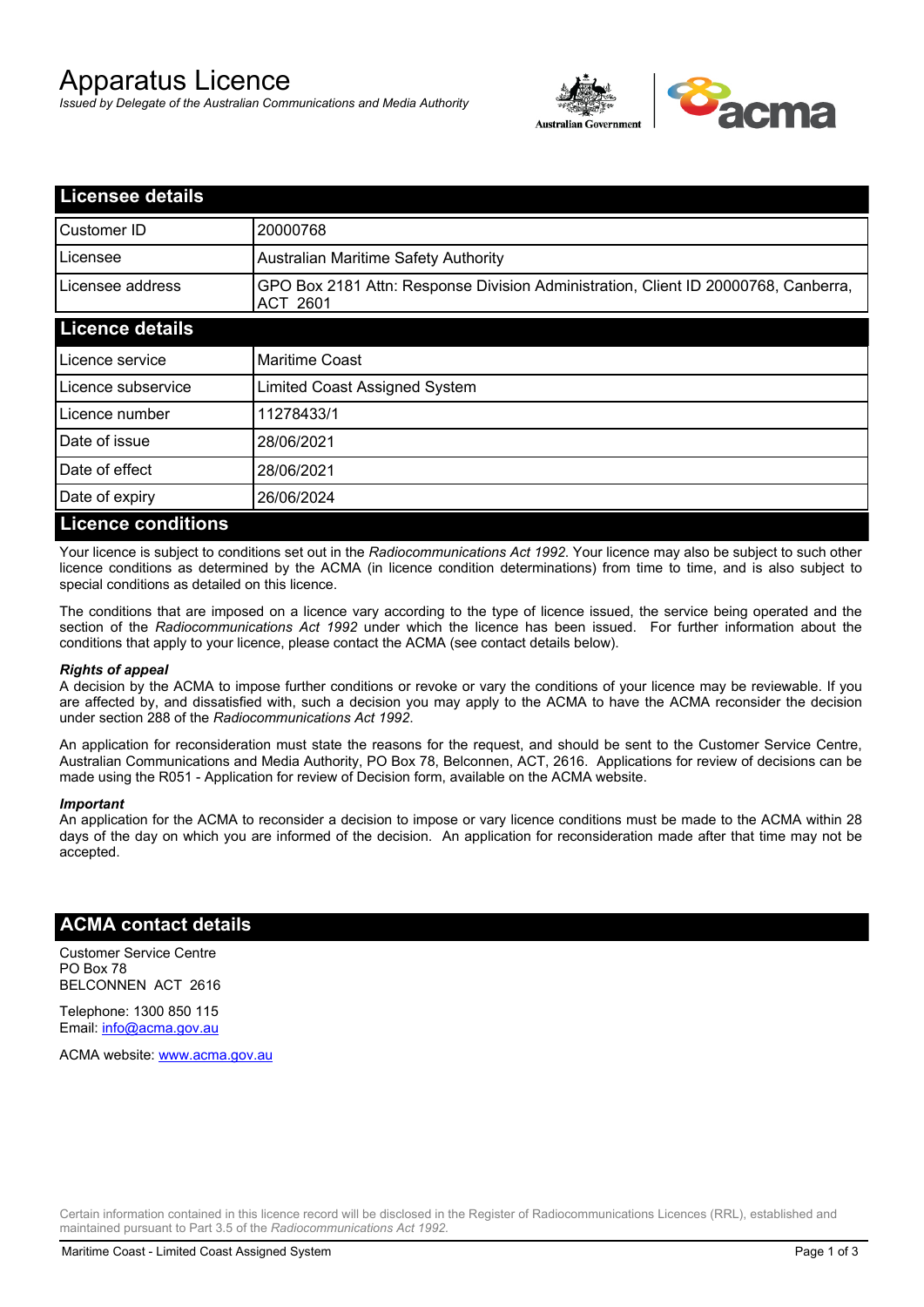# **Advisory Notes applying to licence no.: 11278433/1**

Conditions applicable to the operation of Limited Coast Assigned System authorised under this licence can be found in the Radiocommunications Licence Conditions (Apparatus Licence) Determination and the Radiocommunications Licence Conditions (Maritime Coast Licence) Determination. Copies of these determinations are available from the ACMA and from the ACMA home page (www.acma.gov.au).